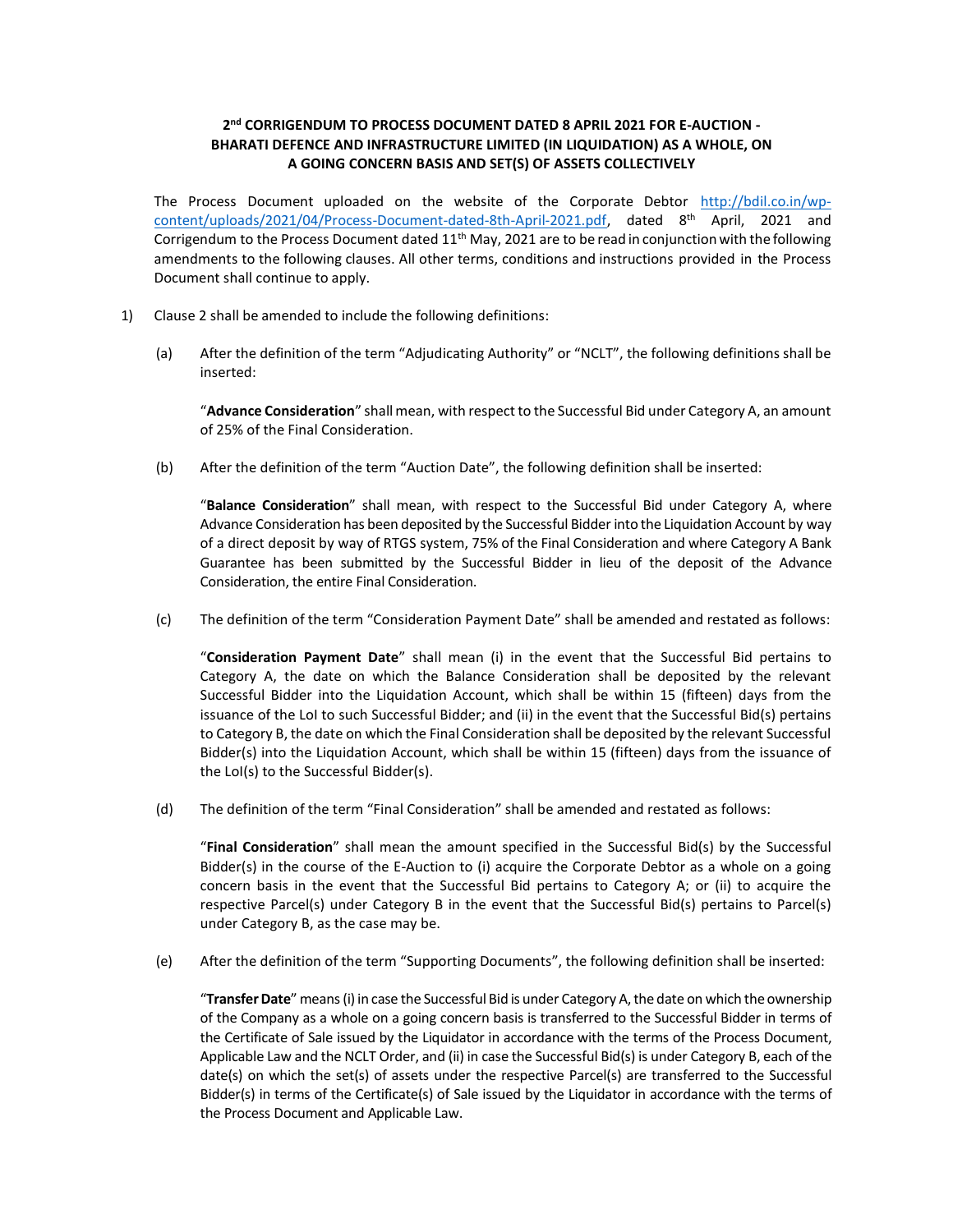2) Clause 3.1 stands amended and restated as follows:

## Keys Steps in the Process in the event of Successful Bid being chosen for Category A:

- I. Registration of Bidders on the Portal of the E-Auction Agency;
- II. Submission of EOI along with Supporting Documents and EMD;
- III. Verification of EOI, Supporting Documents and EMD by Liquidator;
- IV. Declaration of Qualified Bidders;
- V. Conduct of Site visit and accessing Data Room by Qualified Bidders;
- VI. Participation of Bidders in the E-Auction process on the Auction Date;
- VII. Declaration of Successful Bidder by the Liquidator;
- VIII. Submission of Advance Consideration;
- IX. Receipt of NCLT Order;
- X. Issuance of LOI by Liquidator to the Successful Bidder;
- XI. Payment of Balance Consideration by the Successful Bidder as per IB Code;
- XII. Issuance of Certificate of Sale.

## Keys Steps in the Process in the event of Successful Bid(s) being chosen for Parcels under Category B:

- I. Registration of Bidders on the Portal of the E-Auction Agency;
- II. Submission of EOI along with Supporting Documents and EMD;
- III. Verification of EOI, Supporting Documents and EMD by Liquidator;
- IV. Declaration of Qualified Bidders;
- V. Conduct of Site visit and accessing Data Room by Qualified Bidders;
- VI. Participation of Bidders in the E-Auction process on the Auction Date;
- VII. Declaration of Successful Bidder(s) by the Liquidator;
- VIII. Issuance of LOI(s) by Liquidator to the Successful Bidder(s);
- IX. Payment of Final Consideration by the Successful Bidder(s) as per IB Code;
- X. Issuance of Certificate(s) of Sale.
- 3) Clause 3.2 stands amended and restated as follows:

### Process Timeline:

| Sr.<br>No. | Event<br><b>Description</b>                                                                                                                                                                                           | <b>Date</b>                 |
|------------|-----------------------------------------------------------------------------------------------------------------------------------------------------------------------------------------------------------------------|-----------------------------|
| 1.         | Publication of Public Announcement for sale vide E-<br>Auction, of BDIL as a whole on a going concern basis<br>and sale of set(s) of assets collectively, pertaining<br>to the respective Parcel(s) under Category B. | $11^{th}$ May, 2021         |
| 2.         | Commencement of registration of Bidders with E-<br>Auction Agency and submission of supporting<br>documents with EMD.                                                                                                 | $12^{th}$ May, 2021         |
| 3.         | Last date for registration of Bidders with E-Auction<br>Agency and submission of supporting documents<br>with EMD.                                                                                                    | $10th$ June, 2021           |
| 4.         | Commencement of Site visit and accessing Data<br>Room by Qualified Bidders*                                                                                                                                           | 14 <sup>th</sup> June, 2021 |
| 5.         | Last date of Site visit and accessing Data Room by<br><b>Qualified Bidders</b>                                                                                                                                        | 5 <sup>th</sup> July, 2021  |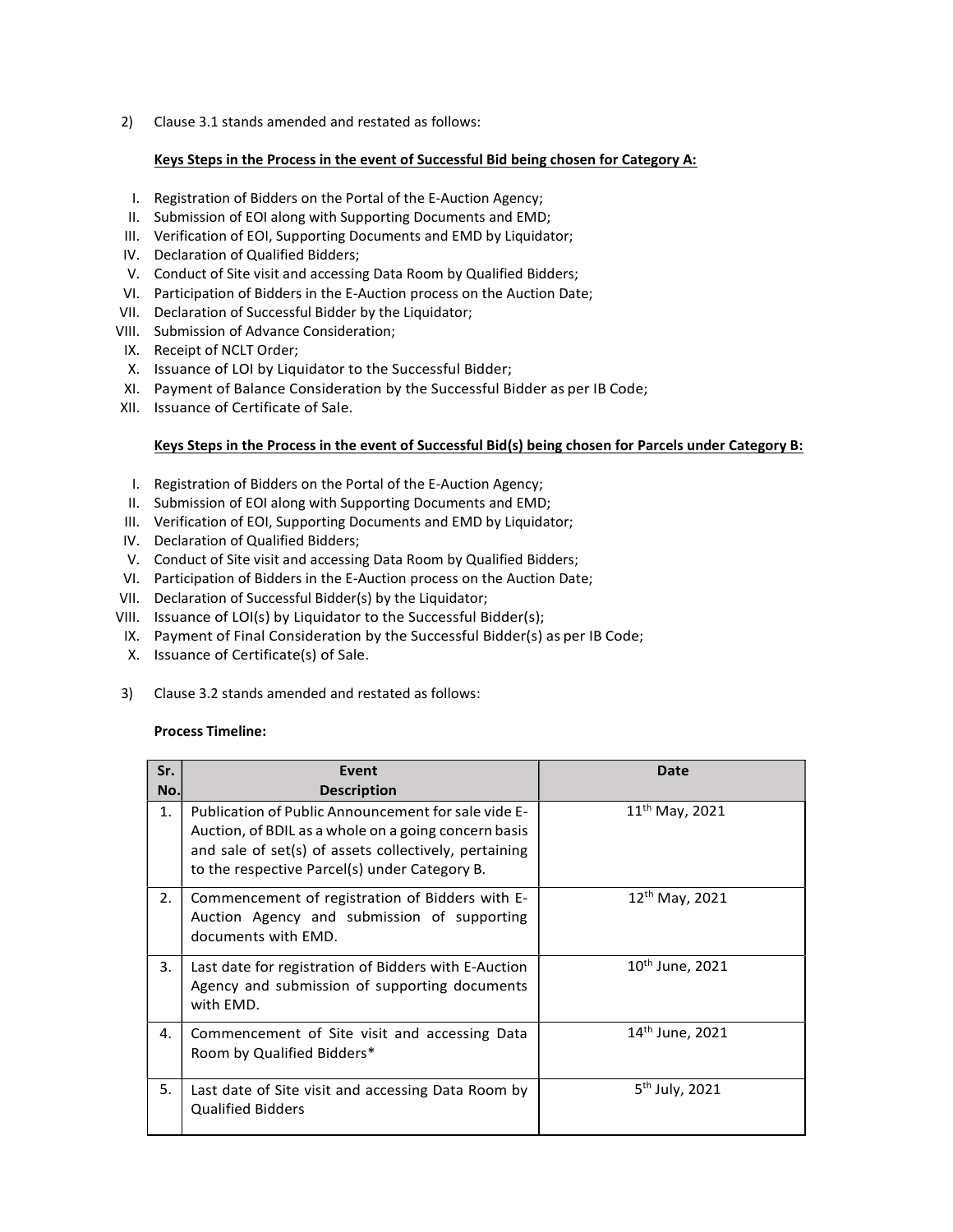| Sr.<br>No. | <b>Event</b><br><b>Description</b>                                                                                                                             | <b>Date</b>                                                                                                                                                                                                                                              |
|------------|----------------------------------------------------------------------------------------------------------------------------------------------------------------|----------------------------------------------------------------------------------------------------------------------------------------------------------------------------------------------------------------------------------------------------------|
| 6.         | <b>Auction Date</b>                                                                                                                                            | 8 <sup>th</sup> July, 2021                                                                                                                                                                                                                               |
| 7.         | Declaration of Successful Bidder(s)                                                                                                                            | 12 <sup>th</sup> July, 2021                                                                                                                                                                                                                              |
| 8.         | Submission of Advance Consideration, in case the<br>Successful Bidder is for Category A                                                                        | 23rd July, 2021                                                                                                                                                                                                                                          |
| 9.         | Issuance of LOI(s) by Liquidator to the Successful<br>Bidder(s)                                                                                                | For Category A: within 3 (three) days<br>from receipt of the NCLT Order                                                                                                                                                                                  |
|            |                                                                                                                                                                | For Category B: within 15 (fifteen)<br>days from the Auction Date i.e. 23rd<br>July, 2021                                                                                                                                                                |
|            | 10. Payment of Balance Consideration by Successful<br>Bidder for Category A/Final Consideration by the<br>Successful Bidder(s) for Parcels under Category B as | For Category A: Within 15 (fifteen)<br>days from issuance of the LOI.                                                                                                                                                                                    |
|            | per IB Code                                                                                                                                                    | For Category B: Within 15 (fifteen)<br>days from the issuance of LOI, i.e., 7 <sup>th</sup><br>August, 2021                                                                                                                                              |
|            | 11. Issuance of Certificate(s) of Sale                                                                                                                         | For Category A: within 7 (seven)<br>days of the payment of Balance<br>Consideration (in case of sale of BDIL<br>as a whole on a going concern basis<br>under Category A)<br>For Category B: within 7 (seven) days<br>from payment of Final Consideration |
|            |                                                                                                                                                                | (in case of sale of set(s) of assets<br>pertaining to respective Parcel(s)<br>under Category B collectively)                                                                                                                                             |

\*Qualified Bidders can commence Site visits and access the Data Room provided that the EOI, EMD and all Supporting Documents as mentioned in Step II of Clause 3.4 of this Process Document have been verified to the satisfaction of the Liquidator.

The Liquidator may extend/ modify the timelines as set out in this Clause at any time without giving reasons by way of a public announcement and/or uploading on the website of Corporate Debtor and/or by email, without incurring any obligation or the need to provide any reasons. In any case, it is assumed that each Bidder takes cognizance of any such extension.

The Liquidator is also entitled to postpone the Auction Date and such revised Auction Date will be notified to the Bidders and shall be published on the website of the Corporate Debtor, at least 2 (two) Working Days prior to the revised Auction Date.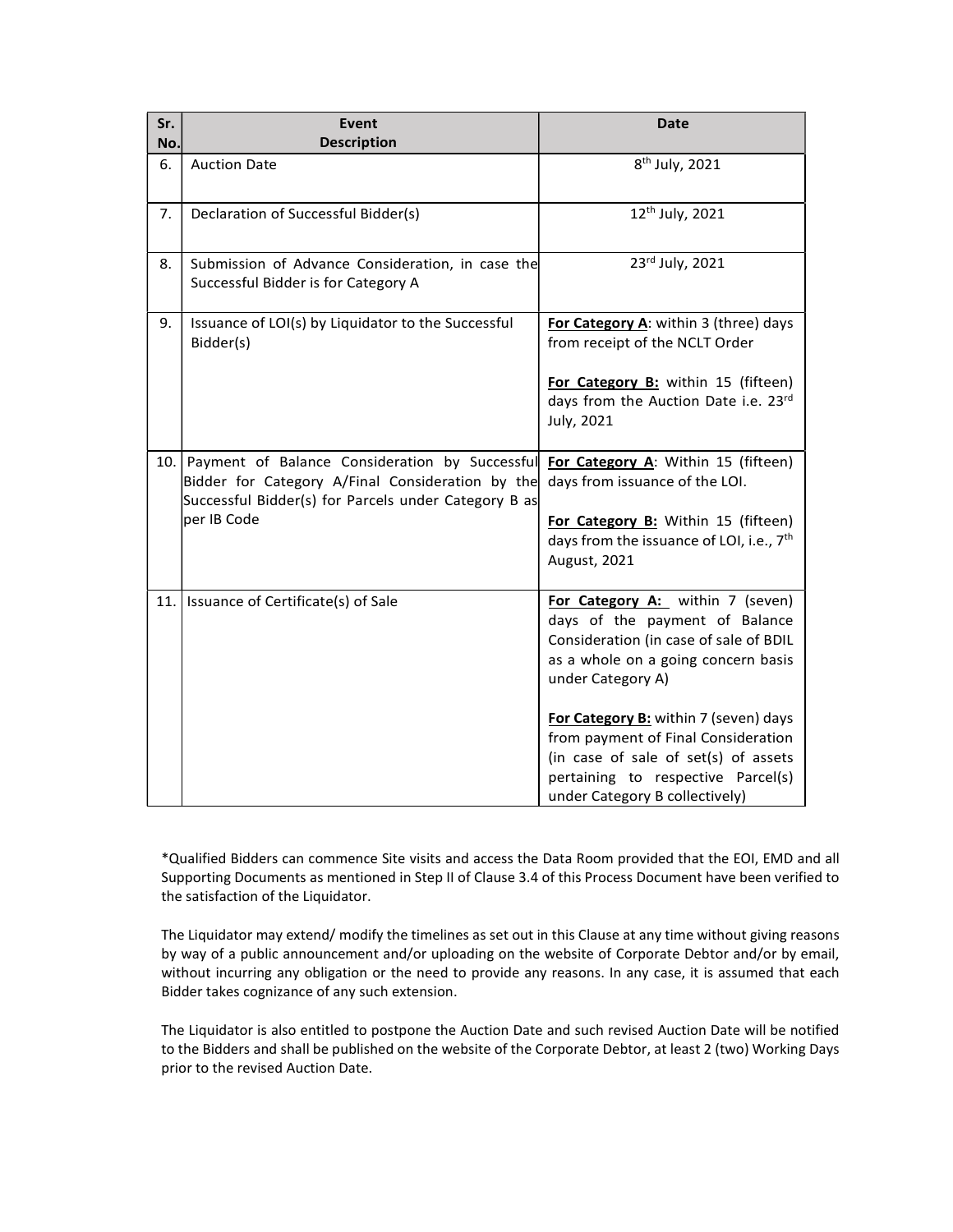- 4) Sub-clause (xvii) under Step II of Clause 3.4, shall be amended and restated as follows:
	- "(xvii) The Earnest Money Deposit shall, in the event of the Successful Bid pertaining to Category A, be returned upon receipt of the Advance Consideration, as per Step VIII of Clause 3.4 below. However, such Successful Bidder shall have the option to adjust the amount of Earnest Money Deposit against the Advance Consideration in the event that the EMD has been deposited in the form of direct deposit through RTGS as per Clause 3.4 (II) (xii) (b) above and the Advance Consideration has also been deposited in the form of direct deposit through RTGS as per Step VIII under Clause 3.4. In the event the Earnest Money Deposit is in the form of Bank Guarantee, then no adjustment can take place against the Advance Consideration, and the Successful Bidder shall have to make full payment of the Advance Consideration, upon which the Bank Guarantee shall be returned to the Successful Bidder.

 The Earnest Money Deposit shall, in the event of the Successful Bid(s) pertaining to Category B, be returned upon receipt of the Final Consideration in accordance with the Successful Bid(s). However, Successful Bidder(s) under Category B shall have the option to adjust the amount of Earnest Money Deposit from the Final Consideration proposed by such Successful Bidders(s), in the event that the EMD has been deposited in the form of direct deposit through RTGS as per Clause 3.4 (II) (xii) (b) above. In the event the Earnest Money Deposit is in the form of Bank Guarantee, then no adjustment can take place against the Final Consideration, and the Successful Bidder shall have to make full payment of the Final Consideration, upon which the Bank Guarantee shall be returned to the Successful Bidder.

5) After Step VII of Clause 3.4, the existing Steps VIII, IX and X shall be amended and restated as follows: -

## "VIII. Receipt of Advance Consideration for Category A:

- (i) Bidders to note that this Step pertains only to Bidders bidding for Category A and shall not be applicable for Bidders bidding for Category B.
- (ii) In the event that the Successful Bidder finalized in accordance with Step VII above pertains to Category A, the Successful Bidder shall be required to deposit the Advance Consideration by way of a direct deposit by way of RTGS system into the Liquidation Account within 15 (Fifteen) days from the date of declaration of such Bidder as the Successful Bidder as per Step VII. Provided however that the Successful Bidder shall have the option to submit a bank guarantee, equivalent to the amount of the Advance Consideration, in lieu of the deposit of the Advance Consideration in cash, as per Format XII, executed in favor of Bharati Defence and Infrastructure Limited, issued by any scheduled commercial bank in India, as per this Clause ("Category A : Bank Guarantee").
- (iii) As mentioned in sub-clause (xvii) under Step II of Clause 3.4, in the event that the EMD deposited and the Advance Consideration proposed to be deposited, are in the form of direct deposit through RTGS, the Successful Bidder shall have the option of adjusting the amount of the EMD deposited against such Advance Consideration. Following is an illustration of the aforementioned for reference purpose:

If the Successful Bid is of INR 100 to purchase Category A, in which case the Advance Consideration payable is INR 25, and the EMD submitted by such Successful Bidder is INR 5, the Successful Bidder shall have the option to adjust the EMD of INR 5 against the Advance Consideration of INR 25, provided that both the EMD and the Advance Consideration have been/ are being deposited in the form of cash, such that the Advance Consideration payable by the Successful Bidder in cash, is INR 20.

(iv) In the event that the EMD has been furnished in the form of Bank Guarantee and Category A : Bank Guarantee is sought to be provided by the Successful Bidder, the Successful Bidder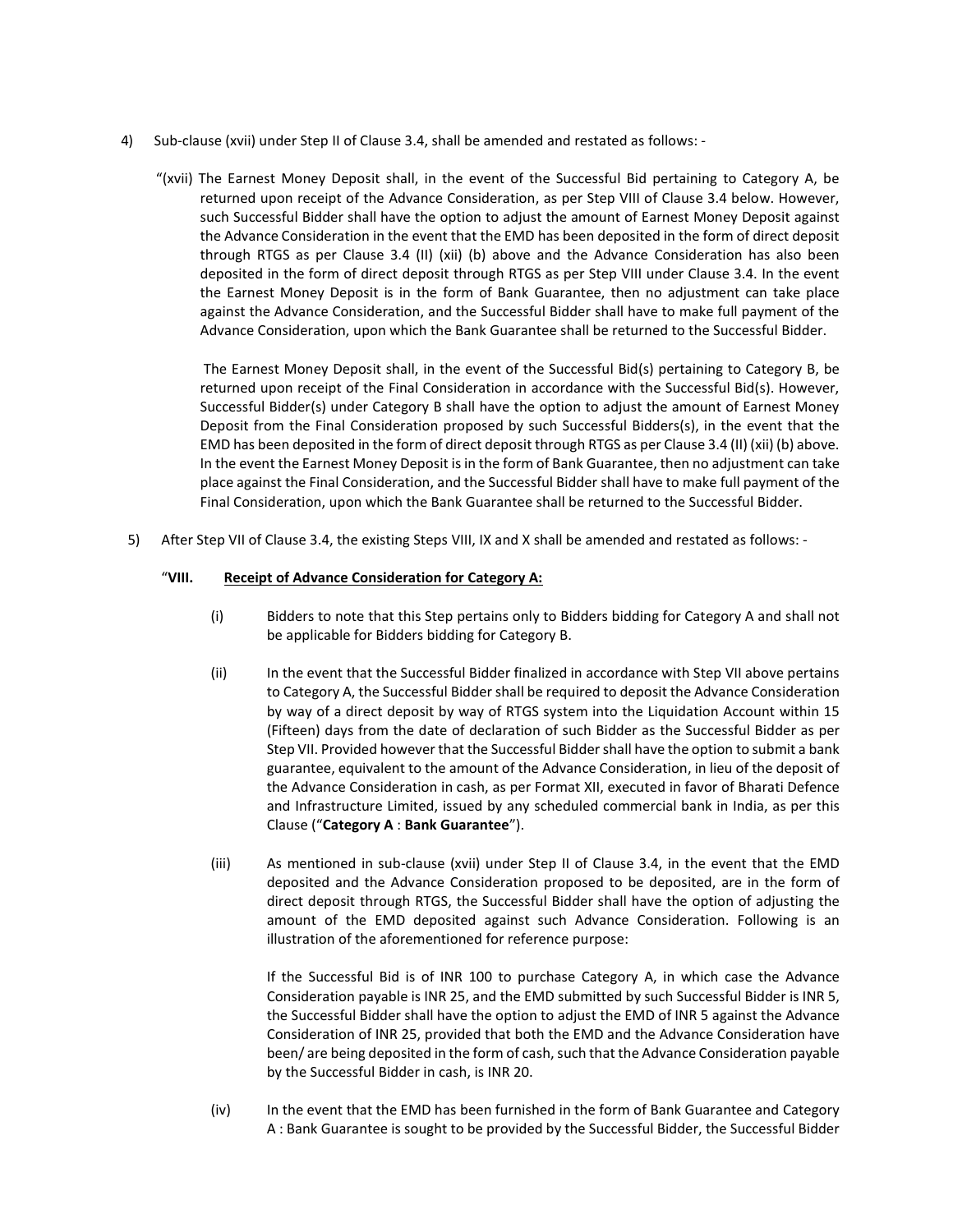shall be required to furnish the latter for the entire amount of the Advance Consideration, post which the Bank Guarantee shall be returned to the Successful Bidder. Following is an illustration of the aforementioned for reference purpose:

If the Successful Bid is of INR 100 to purchase Category A, in which case the Advance Consideration payable is INR 25, which is sought to be provided in the form of Category A : Bank Guarantee, and the EMD submitted by such Successful Bidder in the form of Bank Guarantee is INR 5, the Successful Bidder shall be required to furnish the Category A : Bank Guarantee for INR 25 without any adjustments, subsequent to which EMD of INR 5 furnished in the form of Bank Guarantee shall be returned to the Successful Bidder.

(v) In the event that the EMD has been deposited in the form of cash and Category A : Bank Guarantee is sought to be provided by the Successful Bidder, the Successful Bidder shall have the option of adjusting the amount of the EMD deposited against the amount of the Advance Consideration and submit the Category A : Bank Guarantee for such reduced amount. Following is an illustration of the aforementioned for reference purpose:

If the Successful Bid is of INR 100 to purchase Category A, in which case the Advance Consideration payable is INR 25, which is sought to be provided in the form of Category A : Bank Guarantee, and the EMD submitted by such Successful Bidder in the form of cash is INR 5, the Successful Bidder shall have the option to adjust the EMD of INR 5 against the amount of the Advance Consideration of INR 25, such that the Category A : Bank Guarantee required to be furnished by the Successful Bidder is INR 20.

(vi) In the event that the EMD has been deposited in the form of Bank Guarantee and Advance Consideration is proposed to be deposited in the form of direct deposit through RTGS, the Successful Bidder shall be required to deposit the entire amount of the Advance Consideration in cash, post which the Bank Guarantee shall be returned to the Successful Bidder. Following is an illustration of the aforementioned for reference purpose:

If the Successful Bid is of INR 100 to purchase Category A, in which case the Advance Consideration payable is INR 25, which is sought to be provided in the form of cash, and the EMD submitted by such Successful Bidder in the form of Bank Guarantee is INR 5, the Successful Bidder shall be required to deposit the entire amount of INR 25 without any adjustments, subsequent to which EMD of INR 5 furnished in the form of Bank Guarantee shall be returned to the Successful Bidder.

- (vii) The Category A : Bank Guarantee shall be issued and renewed from time to time as may be required by the Liquidator. The Category A : Bank Guarantee shall be valid for a period of 6 (six) months along with a claim period of 12 months. In the event of any extensions in the timelines of this Bid Process, the Category A : Bank Guarantee shall be extended accordingly.
- (viii) In case of RTGS, the entire Advance Consideration shall be remitted by the Successful Bidder from one bank account only which will be owned by the Successful Bidder. The Successful Bidder shall preserve the remittance challan and shall produce to the Liquidator as and when demanded.
- (ix) It is hereby clarified that non-submission of the Advance Consideration, or failure to renew/ extend the Category A : Bank Guarantee by the Successful Bidder shall lead to ineligibility and disqualification of such Successful Bidder from the Bid Process. Advance Consideration submitted post the timeline indicated above may be liable for rejection at the discretion of the Liquidator.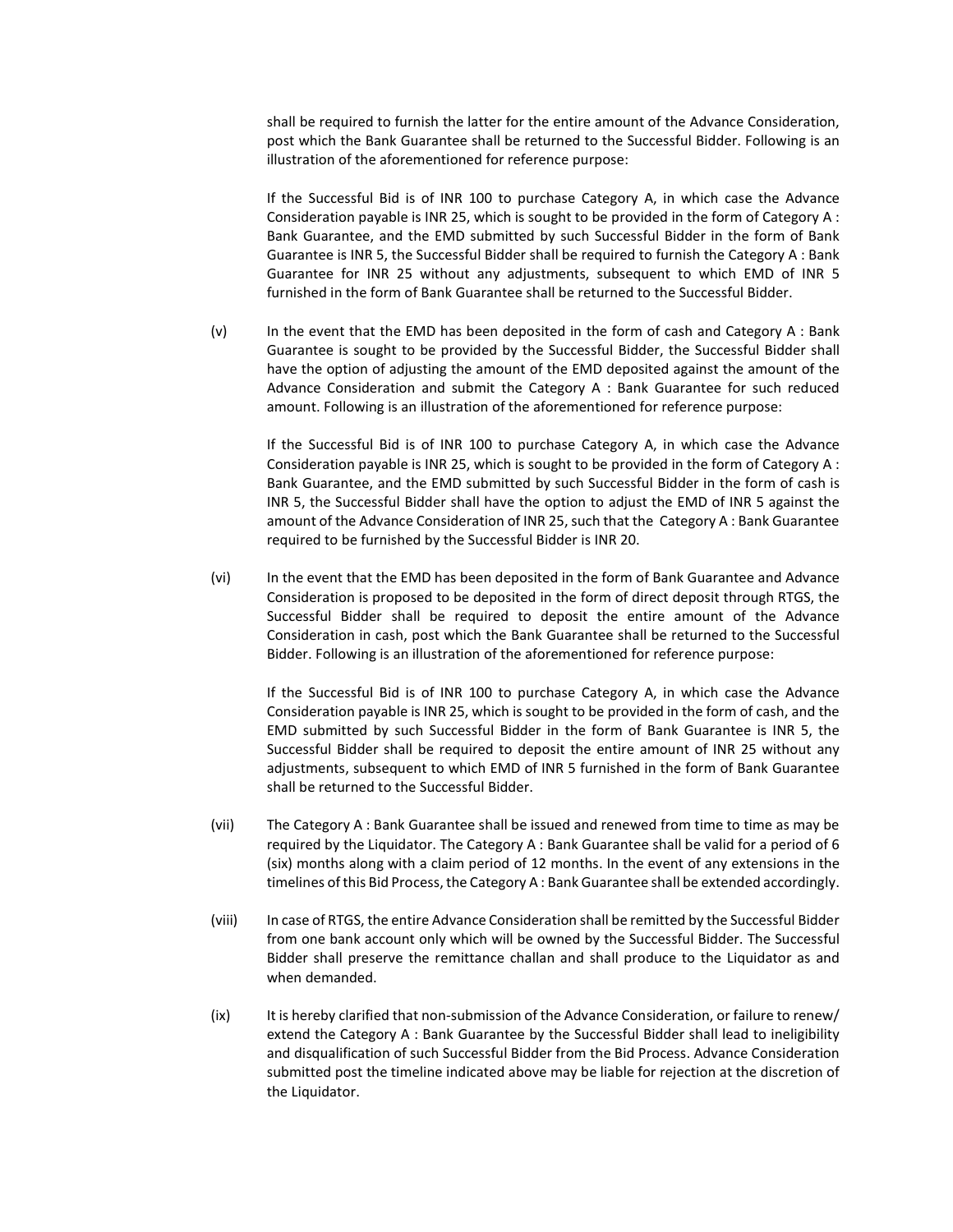- (x) The Liquidator shall have the right to invoke and encash the Category A : Bank Guarantee or appropriate the Advance Consideration, as the case maybe, without making any reference to the Successful Bidder, in the event that :
	- a) the Successful Bidder does not make payment/ fails to make payment of the Balance Consideration as per Step XI below;
	- b) in the opinion of the Liquidator, does not provide satisfactory co-operation in receipt of the NCLT Order;
	- c) withdraws or amends the Successful Bid prior to receipt of the NCLT Order or payment of the Balance Consideration;
	- d) imposes any conditions relating to payment of the Balance Consideration, at any stage of the Bid Process;
	- e) in case of any breach by the Successful Bidder or ineligibility on part of the Successful Bidder of and as per the terms of the Process Document or the LOI;
	- f) in case the Successful Bidder is declared non-responsive as per this Process Document; or
	- g) in case the Successful Bidder fails to renew/extend the Category A : Bank Guarantee at least 30 days prior to the date of its expiry or within 5 days from the request for extension received from the Liquidator.
- (xi) It is clarified that any invocation of the Category A : Bank Guarantee or appropriation of the Advance Consideration by the Liquidator, shall not limit any other rights or remedies that the Liquidator may have under Applicable Law or otherwise, against the Successful Bidder, and that the Liquidator shall have the unfettered right to initiate appropriate legal proceedings against the Successful Bidder as it deems fit for the damages recovery of losses caused to the Liquidator and/ or Corporate Debtor, including pressing for specific performance or injunctions.
- (xii) The Advance Consideration (whether in the form of RTGS payment or Category A : Bank Guarantee) shall be returned in the event that the Adjudicating Authority dismisses the application filed for the NCLT Order, provided that the same is not attributable to any action or omission on part of the Successful Bidder, within 15 (fifteen) days of such dismissal order being published.
- (xiii) Further in the event that the Advance Consideration has been issued in the form of Category A : Bank Guarantee, the same shall be returned upon receipt of the entire Final Consideration from the Successful Bidder as per Step XI below.

# IX. RECEIPT OF NCLT ORDER

(i) Basis the application made before the Adjudicating Authority, once the NCLT Order is received for the sale under Category A, Steps X, XI and XII herein may be undertaken. The date of receipt of the NCLT Order shall be construed to be the date on which the same is published on the website of the Adjudicating Authority.

# X. Issuance of LOI(s) to Successful Bidder(s)

(i) In the event that the Successful Bidder is for the Parcel under Category A, the Liquidator shall issue the LoI to such Successful Bidder as per Format IX, stating that such Bidder has been selected as the Successful Bidder for Category A, within 3 (three) days of receipt of the NCLT Order.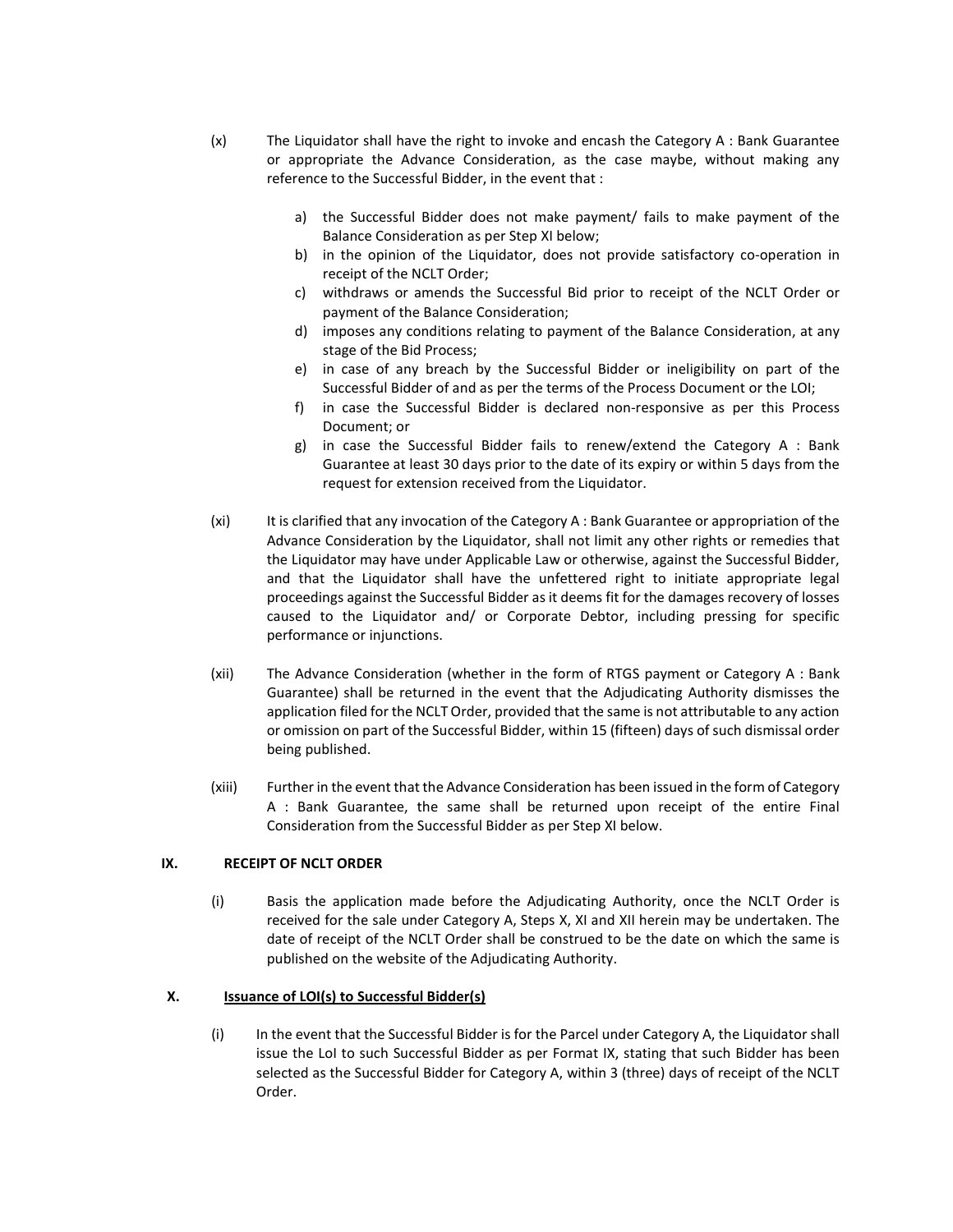- (ii) In the event that the Successful Bidder is for the Parcel(s) under Category B, the Liquidator shall issue the LoI(s) to the Successful Bidder(s) as per Format IX, stating that such Bidder(s) has been selected as the Successful Bidder(s) for the relevant Parcel(s), under Category B, within 15 (fifteen) days from the Auction Date. It is clarified that for each Parcel under Category B, a separate LoI shall be provided to the Successful Bidder(s).
- (iii) It is hereby clarified that no commitment is being given by the Liquidator to carry out the sale of the Company as a whole on a going concern basis under Category A or the sale of respective Parcel(s) under Category B either before or post identification of the Successful Bidder(s) by way of the E-Auction, and that the Bid Process may be cancelled at any time and at any stage by the Liquidator without assigning any reason or assuming any liability or costs.

## XI. Payment of Balance Consideration/ Final Consideration by the Successful Bidder(s)

- (i) On the Consideration Payment Date, (a) in case the Successful Bid pertains to the Parcel under Category A, the Successful Bidder shall provide the entire Balance Consideration as per the terms of LOI issued to it, and (b) in case the Successful Bid(s) pertain to Parcel(s) under Category B, the Successful Bidder(s) shall provide the entire Final Consideration as per the terms of the LoI issued to such Successful Bidder(s), into the bank account, details of which shall be provided in the LoI, the sole signatory of which shall be the Liquidator ("Liquidation Account").
- (ii) In the event that the Successful Bid pertains to Category A, in case the Advance Consideration has been furnished in the form of Category A : Bank Guarantee, the same shall be returned upon payment of the entire Final Consideration by the Successful Bidder. In the event that the Successful Bidder has deposited the Advance Consideration in the form of cash, the amount of the Final Consideration payable by the Successful Bidder may be adjusted against the amount of the Advance Consideration, at the option of the Successful Bidder and accordingly paid.
- (iii) Failure to pay the entire Balance Consideration or the Final Consideration, as the case maybe, into the Liquidation Account within such aforesaid timeline shall result in cancellation of the LoI(s) issued to the relevant Successful Bidder(s), invocation of the EMD (or part thereof) of the Successful Bidder(s), invocation/ encashment of the Advance Consideration in case the Successful Bid pertains to Category A, and rejection of the Bid(s) submitted by the Successful Bidder(s).
- (iv) It is clarified that in the event the Successful Bidder(s) does not pay the entire Balance Consideration or the Final Consideration, as the case maybe, as per this Process Document, the Liquidator reserves the right to take such other actions including but not limited to annulling and restarting the Bid Process for any/ all Parcel(s). These actions shall not preclude the Liquidator from taking other appropriate steps as per applicable laws against such defaulting Successful Bidder(s). Additionally, in the event the Successful Bidder(s) is unable to the complete the transaction for whatsoever reason, the Liquidator reserves the right to call upon the next highest Qualified Bidder(s) that had submitted its Financial Proposal whether under Category A or any for any Parcel(s) under Category B, provided the Bid value of such next highest Qualified Bidder(s) is greater than the Reserve Price, to complete the transaction. The Liquidator shall be entitled to call upon the next highest Qualified Bidder(s) subsequent to the Successful Bidder(s) in case of failure by the Successful Bidder(s), by issuing the LoI(s) to such next highest Qualified Bidder(s), and such subsequently selected highest Qualified Bidder(s) shall be deemed to be the Successful Bidder(s). In any case, Liquidator may repeat such steps of the Bid Process of this Process Document as deemed fit in the sole discretion of the Liquidator. Notwithstanding anything else contained herein, the Liquidator reserves the right to take any and all measures required for maximization of the value of the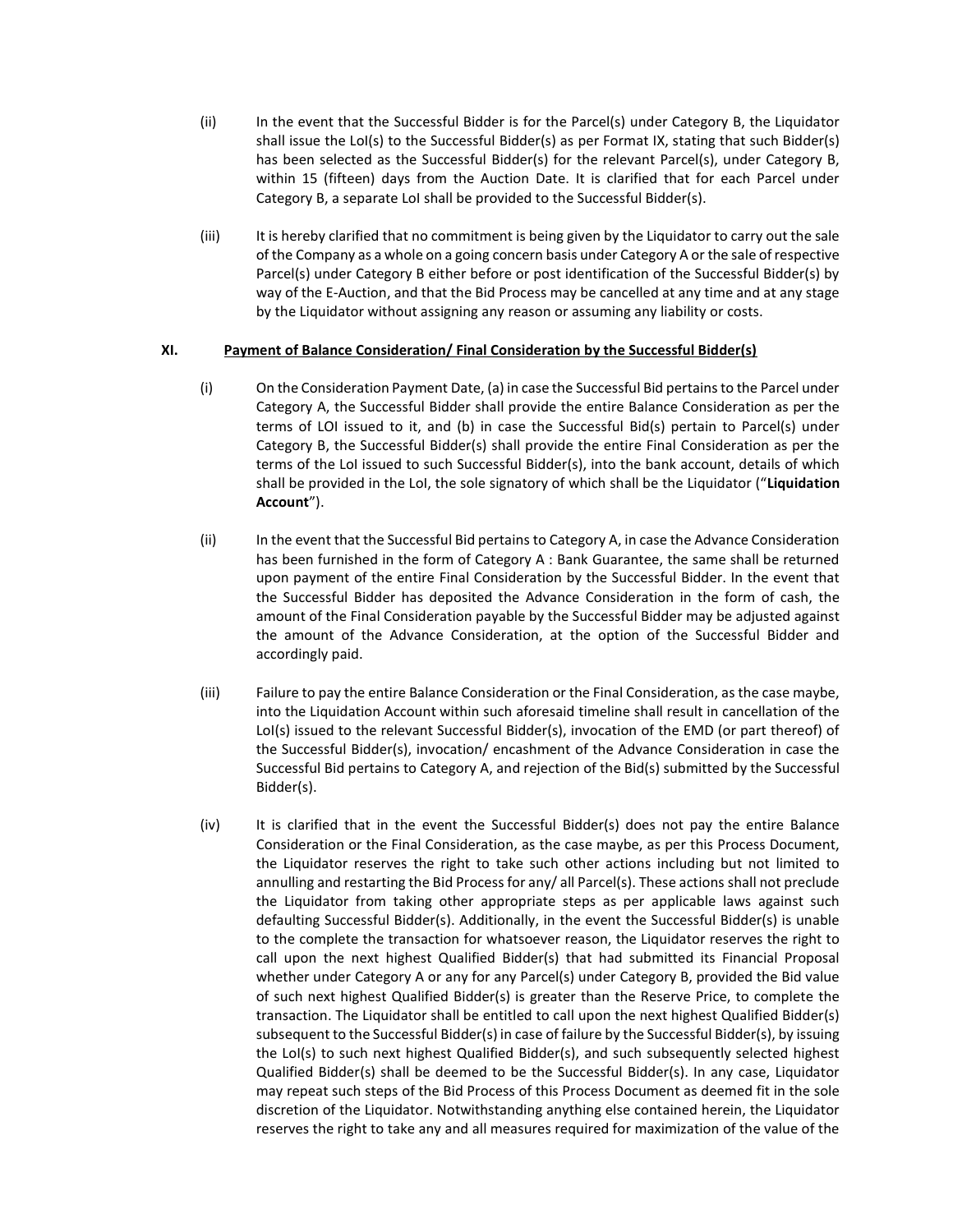Company and/ or its assets being auctioned.

### XII. Issuance of Certificate of Sale

- (i) Post completion of the Bid Process in case of sale of BDIL as a whole on a going concern basis under Category A, the Certificate of Sale shall be issued to the relevant Successful Bidder under Category A within 7 (seven) days from receipt of the Balance Consideration. Issuance of the Certificate of Sale pursuant to the receipt of the Balance Consideration and the NCLT Order shall mark the closure of the Bid Process contemplated under this Process Document and enable the transfer of ownership of the Corporate Debtor to the Successful Bidder.
- (ii) Post completion of the Bid Process, in case of sale of respective Parcel(s) in Category B, the Certificate(s) of Sale pertaining to the relevant Parcel(s) under Category B shall be issued to the relevant Successful Bidder(s) within 7 (seven) days from the receipt of the Final Consideration for the corresponding Parcel(s). Issuance of the Certificate(s) of Sale pursuant to the receipt of the Final Consideration for the relevant Parcel(s) shall mark the closure of the Bid Process contemplated under this Process Document for the corresponding Parcel(s) and enable the transfer of ownership of the relevant Parcel(s) to the corresponding Successful Bidder(s). It is clarified that for each Parcel of asset, a separate Sale Certificate shall be provided to the Successful Bidder(s).
- (iii) Upon the issuance of Certificate(s) of Sale under the Bid Process, the ownership, risk and title to Parcel A viz. the Company as a whole on a going concern basis under Category A or the respective Parcel(s) forming part of Category B, as the case may be, shall stand transferred to the relevant Successful Bidder(s) and the Liquidator/ his Representatives/ advisors shall be released of any and all liability for claims, losses, damages, costs, expenses or liabilities in any way related to or arising from the exercise of any rights and / or performance of any obligations set out under this Process Document, and / or in connection with the Bid Process, and/or the operation of the Corporate Debtor (in case the Successful Bid pertains to Category A) from the Liquidation Commencement Date and the Successful Bidder(s) waives any and all rights and / or claims the Successful Bidder(s) may have in this respect, whether actual or contingent, whether present or in future. The legal or beneficial interest, right or title over Parcel A viz. the Company as a whole on a going concern basis in case the Successful Bid pertains to Category A, or the respective Parcel(s) in case the Successful Bid(s) pertain to Category B, as the case may be, shall be issued, vested, transferred pursuant to the relevant Successful Bid(s), to the corresponding Successful Bidder(s) pursuant to issuance of the Certificate(s) of Sale pertaining to the respective Parcel(s) on an "as is where is", "as is what is" "as is how is" and a without recourse basis, with the opportunity of conduct of due diligence by the Successful Bidder(s), by virtue of which it is deemed to have full knowledge about the Company and/ or its assets as the case may be.
- (iv) The Successful Bidder(s) shall be responsible for undertaking all actions, including obtaining all approvals and making necessary form filings as may be required or necessary for the acquisition as per this Process Document and the Liquidator and/or his representatives or advisors shall not be under any obligation or responsibility to undertake any such actions. Further, it is expressly clarified that any approvals, consents, licenses, concessions from any party including any Governmental Authority that may be required (including from any counter party of any leasehold interest of the Corporate Debtor) with regard to the acquisition as per this Process Document and the continued operation of the business post such acquisition shall be the sole responsibility of the Successful Bidder(s). In relation to the aforesaid, the Corporate Debtor and Liquidator shall provide such reasonable cooperation as may be required to facilitate the Successful Bidder(s) to obtain the relevant approvals, consents, licenses, concessions from the third party.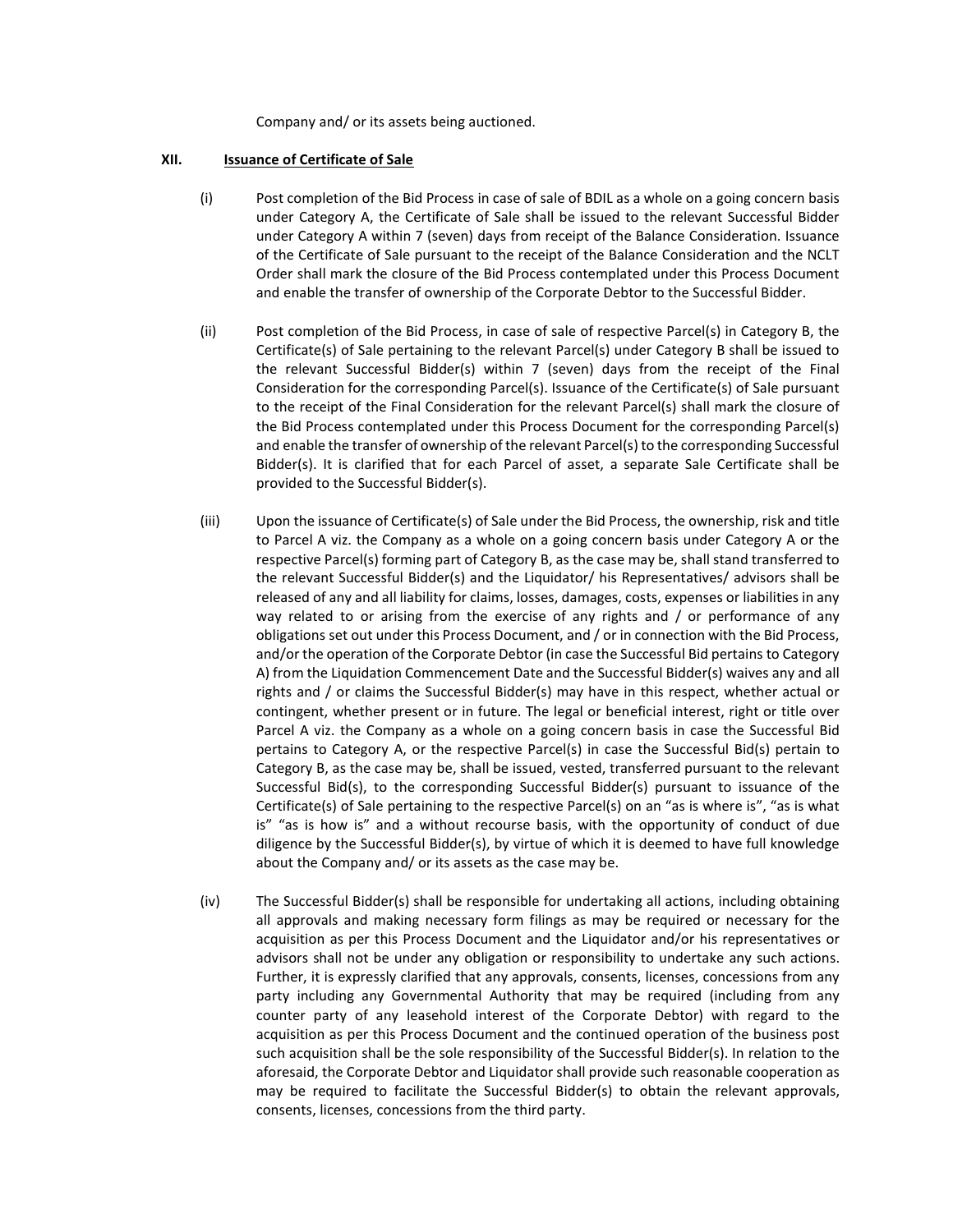- (v) On or post the Transfer Date, the Successful Bidder(s) shall enter into such definitive documents as may be required by the Liquidator for the respective Parcel(s). The Successful Bidder(s) shall provide the cooperation and access to information of the Company as may be required and/or requested by the Liquidator and/or the Stakeholders of the Company from time to time for conclusion of the Liquidation Process including for the distribution of the liquidation estate to the Stakeholders of the Company. The Liquidator, his Representatives and/or advisors shall be entitled to retain copies of all data and documents pertaining to the Liquidation Process of Company post the Transfer Date as well. The Successful Bidder(s) shall retain, all records, including tax returns, possessed or to be possessed by the Company until the completion of the Liquidation process of the Company and shall provide the Liquidator, his Representatives and/or advisors with access, upon prior written request specifying the need therefor to such information. The Successful Bidder(s) shall provide the cooperation and access to information of the Company as may be required and/or requested by the Liquidator and/or the Stakeholders of the Company from time to time for conclusion of the Liquidation Process including for the distribution of the liquidation estate to the Stakeholders of the Company.
- 6) The following shall be inserted as sub-clause (l) and (m) under Clause 4.1:
	- "(l) Advance Consideration is not furnished/ deposited by the Successful Bidder for Category A as per Step VIII of Clause 3.4 above;
	- (m) Category A : Bank Guarantee furnished by the Successful Bidder for Category A as per Step VIII of Clause 3.4 above has not been submitted as per the format laid down in Format XII or has not been signed by an authorized signatory and/or stamped in the manner indicated in the Process Document"
- 7) Sub-clause (b) of Clause 4.2 shall be amended and restated as follows:
	- "(b) disqualify any Bidder who does not provide the Earnest Money Deposit and/or the Supporting Documents in compliance with this Process Document, any Successful Bidder who does not furnish/ deposit Advance Consideration, as per Step VIII of Clause 3.4 above, and any Successful Bidder who does not pay the Final Consideration (or part thereof) as per the terms herein;"
- 8) The following amendment shall be carried out in Sub-clause (j) of Clause 5 of the Process Document:

The words 'or Category A : Bank Guarantee provided by the Successful Bidder for Category A' shall be inserted after the words 'submitted by a Bidder(s)'.

9) The following amendment shall be carried out in Sub-clause (n) of Clause 5 of the Process Document:

The words 'except as per the terms of this Process Document' shall be inserted after the words 'any sort whatsoever'.

10) The following amendment shall be carried out in Format VIII of the Process Document:

In point No. (1) (h), the words 'Financial Proposal' shall be substituted by the words 'Final Consideration'.

11) The following amendment shall be carried out in Format IX of the Process Document:

In point No. (1), the words 'Financial Proposal' shall be substituted by the words '[Balance Consideration/ Final Consideration (to be retained as relevant)]'.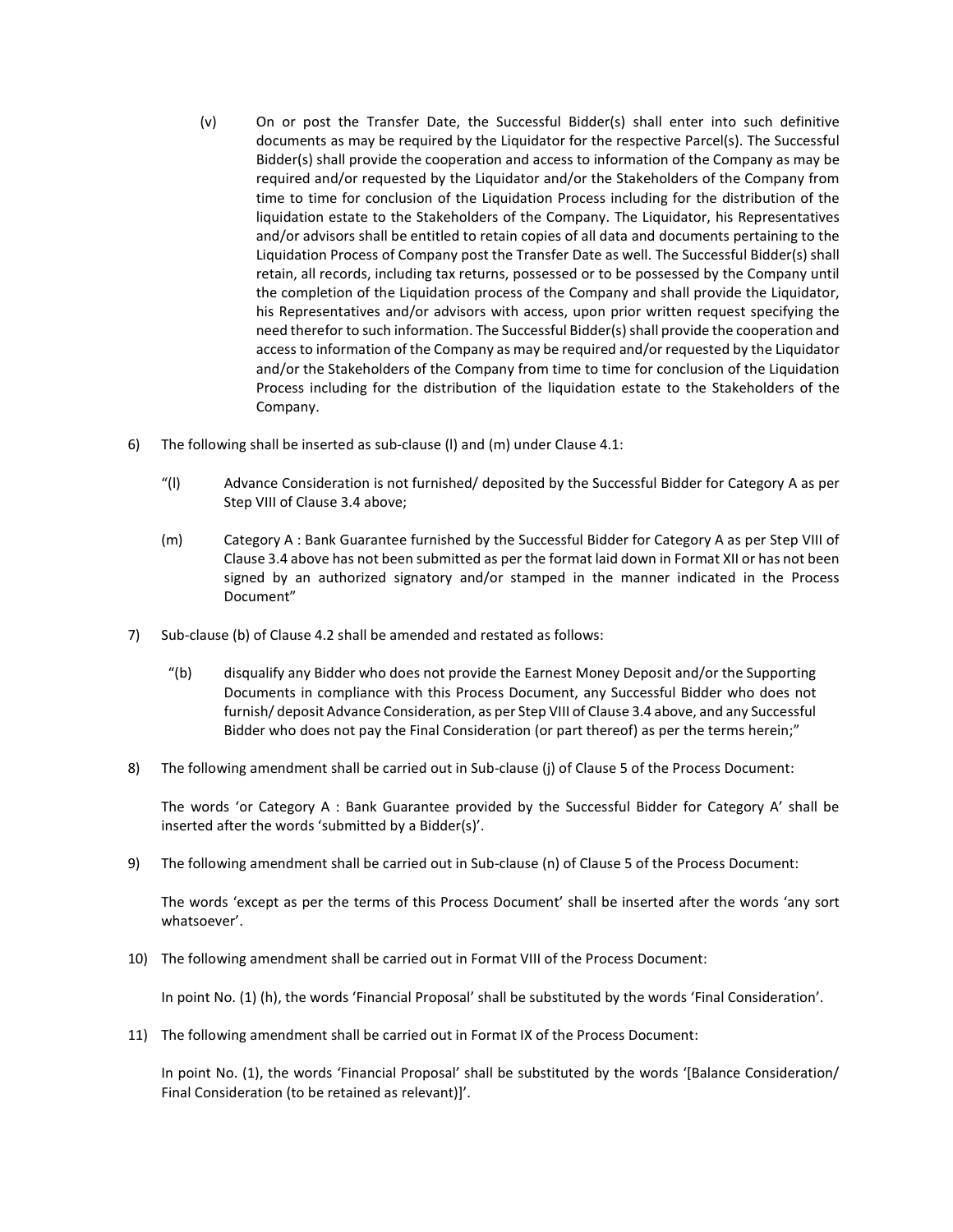12) The following Format XII shall be inserted in the Process Document:

#### FORMAT XII: CATEGORY A : BANK GUARANTEE

### (To be on non-judicial stamp paper of appropriate stamp duty value relevant to place of execution)

Whereas Bharati Defence and Infrastructure Limited ("Corporate Debtor") is undergoing liquidation proceedings under the Insolvency and Bankruptcy Code, 2016 read with rules and regulations thereunder ("Code") and the Liquidator has issued a process document dated \_\_ ("Process Document") for the sale of the Corporate Debtor/ it's assets as per the terms contained therein and the provisions of the Code and the various directions of the Hon'ble NCLT and Hon'ble NCLAT.

In consideration of the ……………………..[Insert name of the Bidder with address] ("Bidder") agreeing to undertake the obligations under the Process Document and any other required documents, the *[Insert* name and address of the bank issuing the quarantee and address of the head office] ("Guarantor Bank") hereby agrees unequivocally, irrevocably and unconditionally to pay to [insert], forthwith on demand in writing from  $[\bullet]$ , constituted under the  $[\bullet]$ , having its Central office at  $[\bullet]$  and amongst other places having one of its branches at  $\Theta$  (hereinafter referred to as "the Beneficiary") or any officer authorized by it in this behalf, any amount up to and not exceeding Rs. [●]) on behalf of M/s ................................ [Insert name of the Bidder] ("Guarantee"/ "Category A : Bank Guarantee"), without any demur and recourse, and without the Beneficiary having to substantiate its demand.

We, [Insert name of bank] do hereby undertake to pay the amounts due and payable under this Category A : Bank Guarantee without any demur, merely on a demand from [insert], including from any officer authorized by it in this behalf. Any such demand made on the Guarantor Bank, shall be conclusive as regards the amount due and payable by the Guarantor Bank under this Category A : Bank Guarantee. However, our liability under this Category A : Bank Guarantee shall be restricted to an amount not exceeding Rs.……………. (Rupees

............................................................................................................................................................... only)

This Category A : Bank Guarantee shall be valid and binding on the Guarantor Bank up to and including ………………………. [Insert date

of validity of the Category A : Bank Guarantee] with an additional claim period of 12 months [or such other longer period as the Bidder may require under law] and shall in no event be terminable by notice or for any change in the constitution of the Guarantor Bank and/ or the Beneficiary or for any other reasons whatsoever and our liability hereunder shall not be impaired or discharged by any extension of time or variations or alternations made, given, or agreed with or without our knowledge or consent, by or between …………………….. [Insert name of the Bidder] and the Liquidator.

This Category A : Bank Guarantee shall not be affected in any manner by reason of merger, amalgamation, restructuring, liquidation, winding up, dissolution or any other change in the constitution of the Guarantor Bank. Our liability under this Category A : Bank Guarantee is restricted to [●] only.

We undertake to pay to [insert] any money so demanded notwithstanding any dispute or disputes raised by the Bidder in any suit or proceeding pending before any Court or Tribunal relating thereto and our liability under this present being absolute and unequivocal. The Guarantor Bank hereby expressly agrees that it shall not require any proof in addition to the written demand from [insert], made in any format, raised at the abovementioned address of the Guarantor Bank, in order to make the said payment to the [\_\_].

The Guarantor Bank shall make payment hereunder on first demand without restriction or conditions and notwithstanding any objection by, [Insert name of the Bidder] and/or any other person. The Guarantor Bank shall not require *[insert]* to justify the invocation of this Category A : Bank Guarantee, nor shall the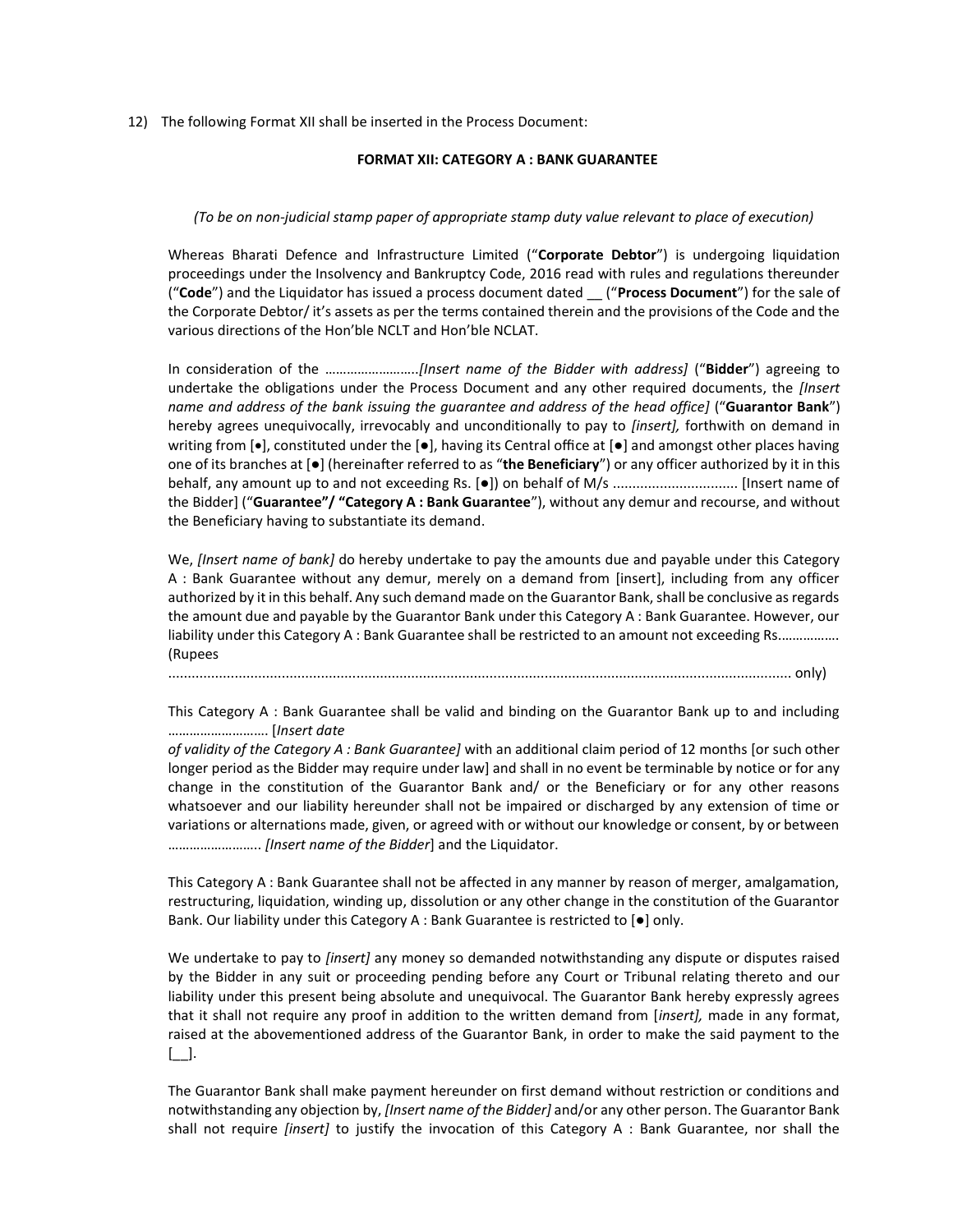Guarantor Bank have any recourse against the Beneficiary, Liquidator, the Company, any Stakeholder or any of their representatives and/or advisors in respect of any payment made hereunder.

The Guarantor Bank acknowledges and agrees that its obligations are absolute, irrevocable and unconditional irrespective of the genuineness, validity, legality, regularity or enforceability of any document, or of any claims, set-off, defences or other rights that it may have at any time and from time to time against the Beneficiary, whether in connection with this Category A : Bank Guarantee, any such document or otherwise, or any substitution, release or exchange of any other guarantee of, or security or support for, any of the guaranteed obligations, and, to the fullest extent permitted by Applicable Law, irrespective of any other circumstance whatsoever which might otherwise constitute a legal or equitable discharge or defence of a surety or guarantor, it being the intent of this clause that the Guarantor Bank's obligations hereunder shall be absolute and unconditional under any and all circumstances.

We, the Guarantor Bank further agree that the guarantee herein contained shall remain in full force and effect for a period of 6 (Six) months and shall have claim period of at 12 months [or such other longer period as the Bidder may require under law]. The Beneficiary shall be entitled to invoke this Category A : Bank Guarantee up to 12 months from the last date of the validity of this Category A : Bank Guarantee [or such other longer period as the Bidder may require under law] by issuance of a written demand to invoke this Category A : Bank Guarantee.

We, the Guarantor Bank, further agree that the Liquidator for Bharati Defence and Infrastructure Limited shall have the fullest liberty without our consent to vary any of the terms and conditions of the Process Document or to extend time of performance by the said Bidder from time to time or to postpone for any time or from time to time any of the powers exercisable by Liquidator for Bharati Defence and Infrastructure Limited against the said Bidder and to forbear or enforce any of the terms and conditions relating to the Process Document. We shall not be relieved from our liability by any reason of any such variation or extension being granted to the said Bidder or by any such matter or thing whatsoever which under the law relating to sureties would but for this provision have effect of so relieving us.

This Category A : Bank Guarantee shall be interpreted in accordance with the laws of India and the Adjudicating Authority shall have exclusive jurisdiction. The Guarantor Bank represents that this Category A : Bank Guarantee has been established in such form and with such content that it is fully enforceable in accordance with its terms as against the Guarantor Bank in the manner provided herein.

The Guarantor Bank hereby agrees and acknowledges that Liquidator for Bharati Defence and Infrastructure Limited shall have a right to invoke this Category A : Bank Guarantee either in part or in full, as it may deem fit.

This Category A : Bank Guarantee shall be a primary obligation of the Guarantor Bank and accordingly the [insert] shall not be obliged before enforcing this Category A : Bank Guarantee to take any action in any court or arbitral proceedings against the Bidder, to make any claim against or any demand on the Bidder or to give any notice to the Bidder or to exercise, levy or enforce any distress, diligence or other process against the Bidder.

The Guarantor Bank shall not be relieved from its liability by reason of any such act or omission on the part of the Liquidator or any indulgence by the Liquidator to the Bidder or other thing whatsoever which under the law relating to sureties would, but for this provision, have the effect of relieving us of our obligations under this Category A : Bank Guarantee, including the following:

a) any defence based on any legal disability or other defence of the Bidder, by reason of the cessation or limitation of the liability of the Bidder from any cause other than full payment of all sums payable under the Category A : Bank Guarantee;

b) any defence based on any statute or rule of law that provides that the obligation of a surety must be